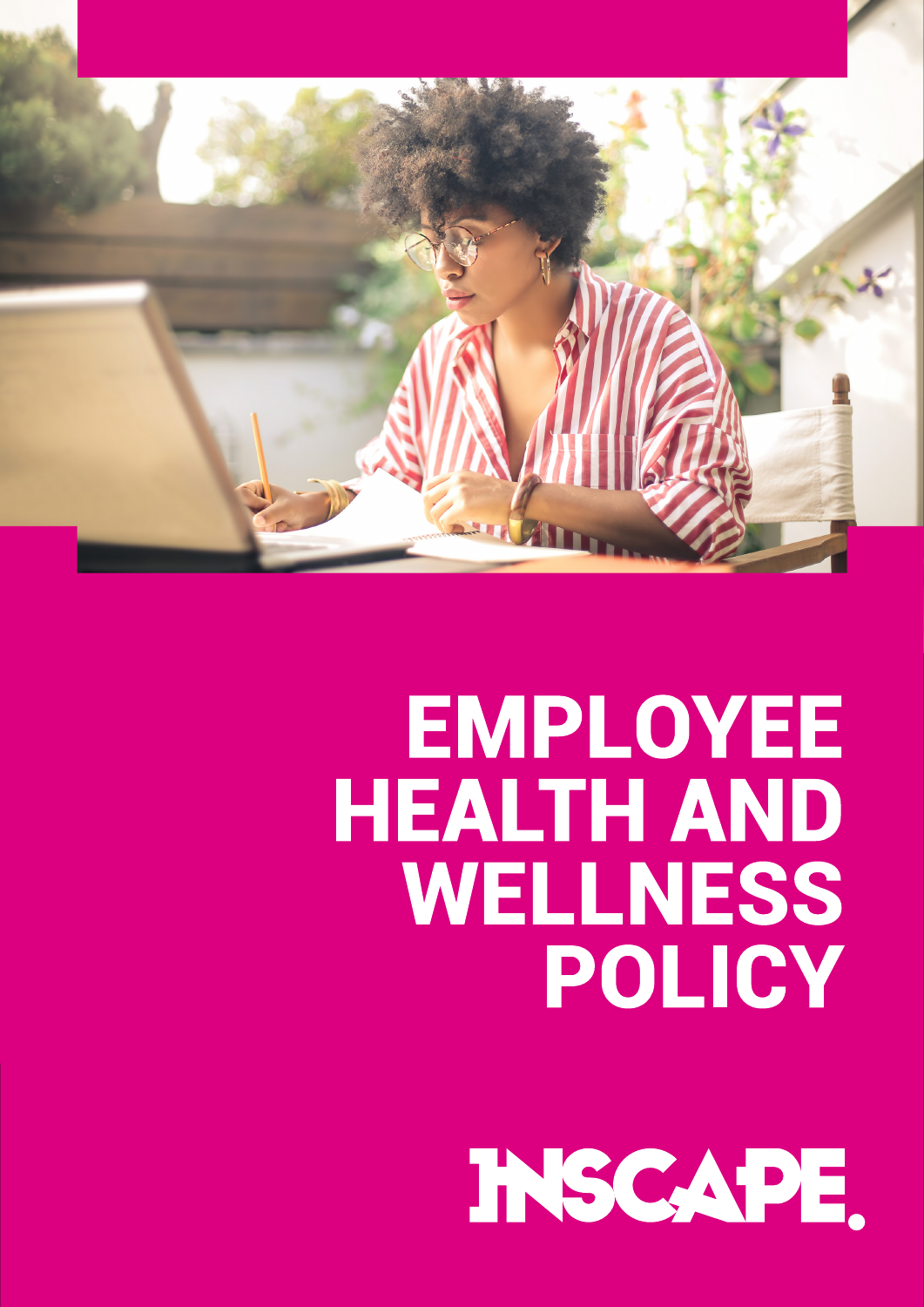## **INSCAPE EDUCATION GROUP**

### **Employee Health and Wellness Policy and Procedure V2018, U01, R03**

Inscape Education Group is committed to a safe, positive, and healthy workplace that encourages and supports the physical and mental wellbeing of employees. We encourage not only nurturing this philosophy, but also encouraging employees to take ownership of their own health and welfare.

At Inscape we opt to give our employees access to Occupational Health and Safety and Personal Health offerings, along with Wellness and Work Life Quality interactions. In this way ensuring that our employees are equipped with the correct coping tools when they in turn need to aid students and other stakeholders alike, along with maintaining their own personal wellbeing.

The purpose of this policy is to address the core values of Inscape:

- **Quality**
- Authenticity
- Relationships

The Health and Wellness Framework (H & W Framework) is the driving force behind the fundamental core values of maintaining **Quality**, wherein ensuring that our employees are always up-to-date, strive for excellence in not only all they do, but within their own lives: that they endeavour to instil these values in their interaction within the learning and work environment.

When recruiting, and selecting potential employees, one of the key factors we look for in an individual is the ability to be **Authentic**. This is that Inscapeness, that unspoken inner essence that naturally makes an individual reliable, consistent, and dependable, not only as an individual, but within a team.

Building, and maintaining, healthy **Relationships** with all stakeholders and self, is also an essential ideal we strive to maintain and cultivate at Inscape. Through various internal mechanisms and engagement activities, we promote the positive integration of individuals to assist with the continuous and growing scope of communication within a system that allows effective interaction and personal growth.

### **Health and Wellness Framework for Employees**

### **1. Occupational Health and Safety and Personal Health.**

The DHET, in terms of Regulation 12(2), states that institutions are required to submit an occupational health and safety report for each site of delivery, as evidence that we comply with all regulations relating to the health and safety of persons on our premises. To this end:

- Inscape has a comprehensive Occupation Health and Safety Policy and Procedure that governs the overall safety of our facilities.
- Along with emergency procedures, effective systems, and training, to ensure the general safety of all those using our internal spaces.
- The organisation participates in yearly professional inspections, national (by a SAIOSH certified member), to ensure a continuous high standard of inclusive safety in preparation of any such event.
	- See IEG Occupational Health and Safety Policy and Procedure

The Inscape Education Group Employee Benefits provide access to:

 Multiple choices within the Framework of the Discovery Medial Aid system for employees to choose access. Whereby ensuring the physical, mental, and financial health of employees

Page 1 of 3 IEG Employee Health and Wellness Policy 2017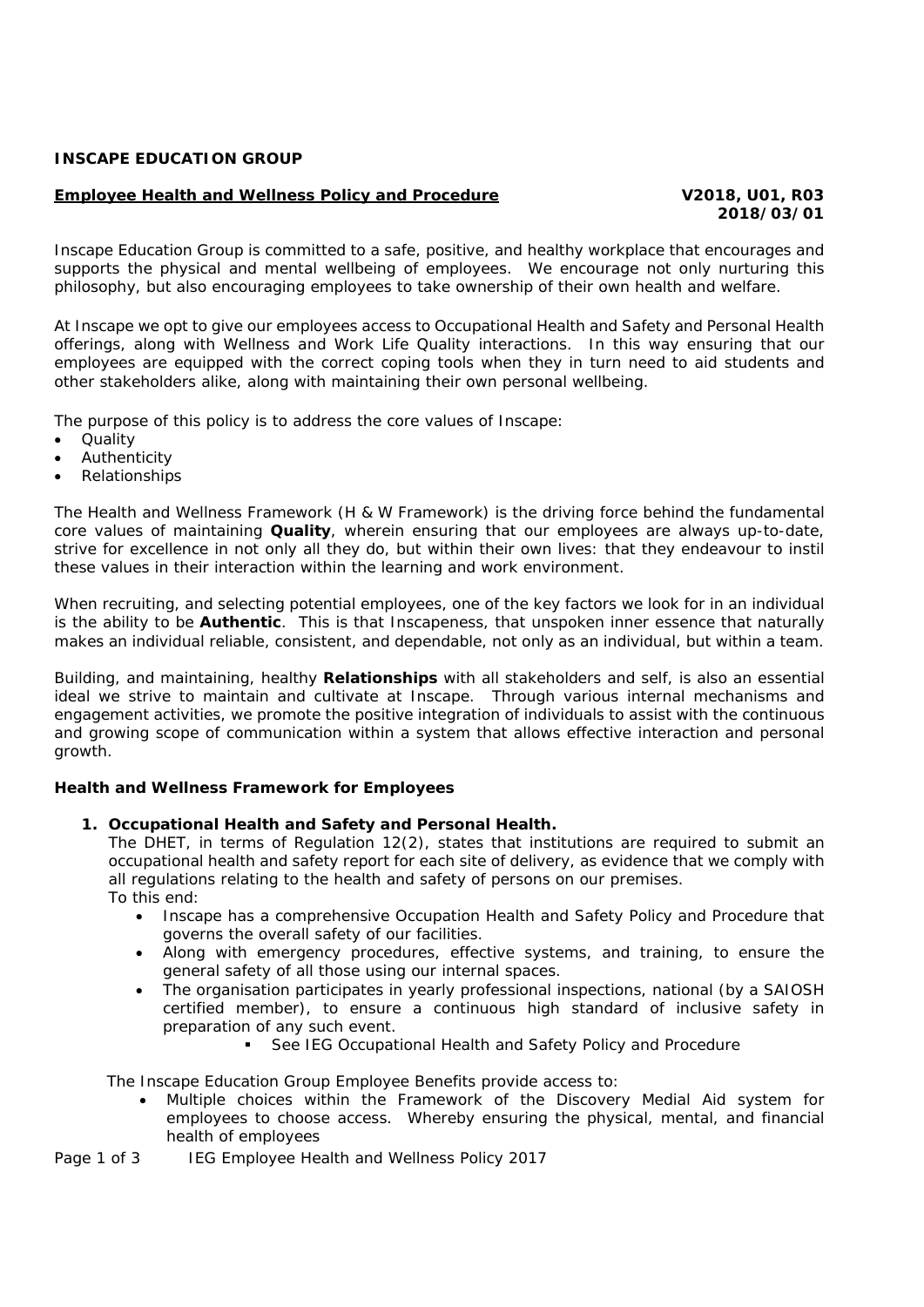- Liberty investment solutions with regards
	- o Pension benefits
	- o Group life access
		- **See IEG Employee Benefits Policy and Procedure**

# **2. Wellness and Work Life Quality**

The mental, professional, and personal development, of an employee is very important to Inscape as a national and global institution. The general "open door policy" of the managerial representatives goes a long way to ensure, and secure, employees as to access for present and continued success. The accessibility to a high-level management team is paramount to the success of the institution.

- Employees have access to state of the art equipment, and technology, to ensure their business success.
- Relevant and progressive policy and procedure documents, along with a formalised coaching program, are available to ensure individual success and progress.
	- See IEG Policy and Procedure documents on the Learner Management System (LMS)

To ensure a quality of life and attention to personal success and growth of the individual employee, Inscape has constructed a success platform with access to all employees. As a natural training environment, Inscape has initiated an Online internal training platform, to complement it's already engaging personal workshops, and external training plan. These are offered by various managers and experts, at various levels of employment dependant on the immediate need. Whereby ensuring individual and departmental success.

**See IEG Training and Development Policy and Procedure** 

In terms of personal access to fundamental questions and aspect of a professional working environment Inscape offers employees:

- easy access to personal annual leave (amongst others) via an online Employee Self Service (ESS) system
- a clear and defined retirement explanation in the IEG Standard Conditions of Employment
- confidentiality
- access to a discipline system that addresses any internal grievances
	- See IEG Employee Grievance Policy and Procedure
- clear and concise position profiles, documenting Key Performance Areas
- defined departmental Key Performance Indicators
- a bonus payment system dependant on collective output

### **Specific Awareness to Student Mental and Physical Needs**

### **1. Addressing Student Mental and Physical Needs Within the Curriculum**

Within the curriculum, the students are exposed to various tools and strategies that address their mental and physical health. Leadership, mentorship, along with stress and time management, are covered in a direct and subtle inference through suggestion, roleplay, and actual participation.

Through project based practice, awareness is created around social and environmental issues, touching on subject, but not limited to: cyber bullying, teenage pregnancy, HIV aids, addiction, and socio-economic mindfulness.

### **2. External Provisions Made to Deal with Specific Issues Per Site of Delivery**

With specific reference to giving students access to information regarding their mental health, and making them aware of their environment the following initiatives are put in place to address their immediate needs. Through the registration process each student is required to fill-in and maintain, their healthcare needs, and contracts. These are kept securely, at a campus and national level, and are readily available in case of an emergency.

Page 2 of 3 Employee Health and Wellness Policy 2018 ‐ © Inscape Education Group